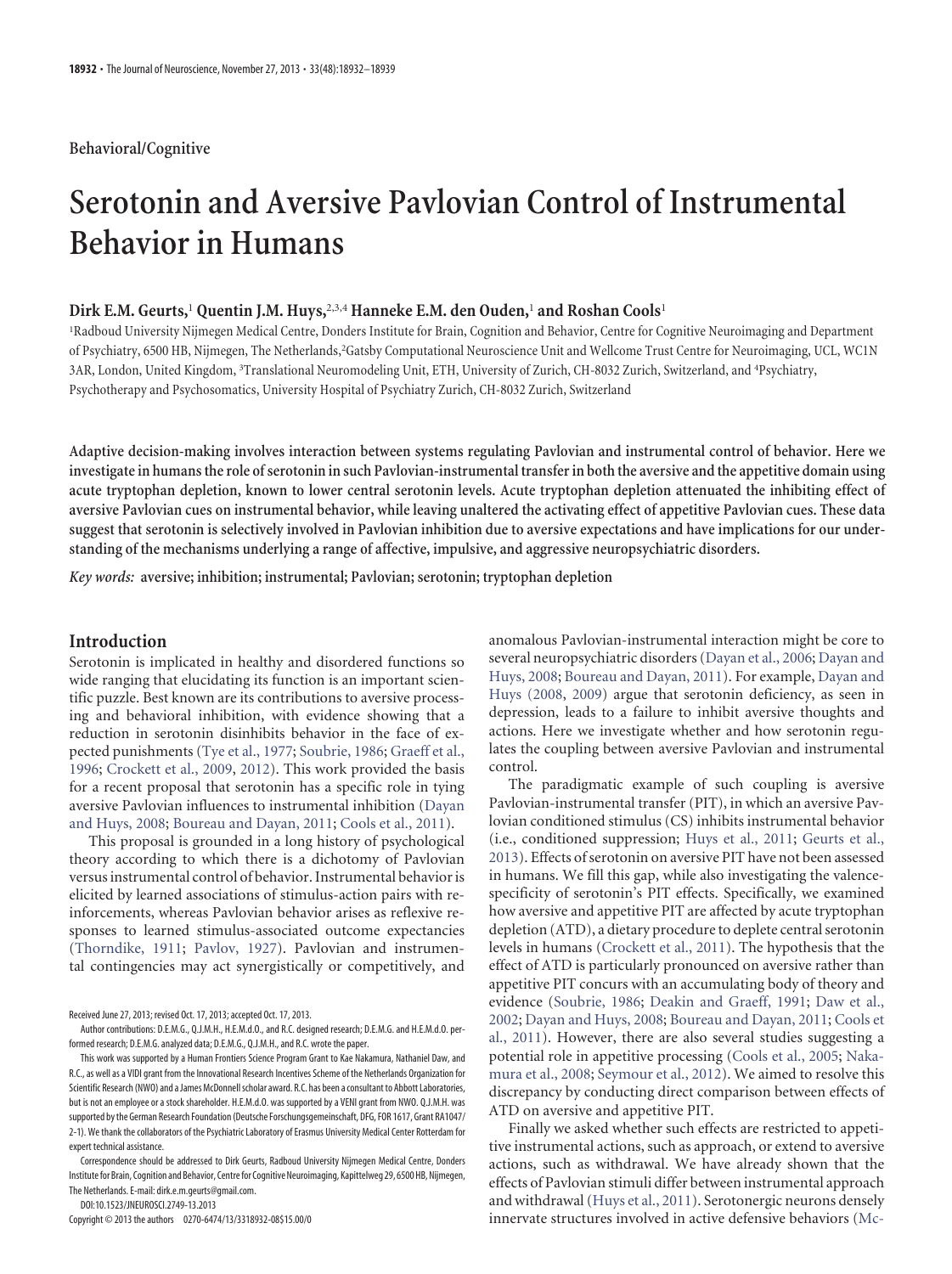[Naughton and Corr, 2004;](#page-7-6) [Saulin et al., 2012\)](#page-7-7), raising the possibility that serotonin alters Pavlovian modulation of withdrawal as well as approach actions [\(Dayan and Huys, 2009;](#page-6-7) [Boureau and](#page-6-4) [Dayan, 2011\)](#page-6-4).

## **Materials and Methods**

Participants. Fifty-seven healthy right-handed volunteers (18-28 years old; mean age of 23.8  $\pm$  2.8; 22 women) participated in this experiment. The study was approved by the local ethical committee at the Radboud University, Nijmegen. Participants were recruited via local advertisements, and screened during a screening session several days before the experiment for psychiatric and neurological disorders and MRI contraindications by means of prescreening questionnaires and a (medical) interview by a trained physician. All volunteers gave written informed consent, and were paid for their participation. Exclusion criteria were any history of cardiac, hepatic, renal, pulmonary, neurological, psychiatric, or gastrointestinal disorder, current medication use as well as firstdegree family history of mood disorders.

We report data from 45 participants (18 –28 years old; mean age of  $23.8 \pm 2.8$ ), as 12 participants could not be included for the following reasons: five participants did not tolerate the amino acid drink; one participant fainted during venipuncture; one participant did not return for the second session; data from two participants were lost due to technical errors; and one participant reported not following the instructions. Two participants did not meet inclusion criteria for simple query trials during Pavlovian conditioning (see Results).

*General procedure.* Participants attended two test sessions at least 6 d apart (maximum 13), and were administered either a tryptophan depleting drink  $(TRP-)$  or a balanced amino acid drink (BAL) in a doubleblind, placebo-controlled, cross-over design (22 participants received TRP- and 23 received BAL on the first session). Before the test sessions, participants fasted overnight and low-protein food was provided on the test days. Following a resting period of  $\sim$  5.5 h after drink intake (mean 5 h 24 m, SD 12 min in the TRP condition and mean 5 h 26 m, SD 14 min in the balanced condition) to ensure stable and low TRP levels, participants performed a series of tasks. The task presented here was administered after another experiment involving fMRI scanning (reported previously). The current experiment started  $\sim$  7 h after the amino acid drink intake (6 h 49 m, SD 14 min in the TRP - condition and 6 h 55 m, SD 20 min in the balanced condition).

Participants were seated comfortably in front of a personal computer with headphones. They used a mouse with their right hand to indicate their choices. Earnings were paid by bank transfer after the second session.

*Amino-acid mixtures.* Central TRP was depleted by ingesting an amino-acid load that did not contain TRP but did include other large neutral amino acids (LNAAs; [Reilly et al., 1997\)](#page-7-8). The quantities of amino acids in each drink were based on those used by [Young et al. \(1985\),](#page-7-9) although a 78.2 g mixture was used to minimize nausea. Both aminoacid mixtures (prepared by Nutricia) had the following ingredients: L-alanine, 4.1 g; L-arginine, 3.7 g; L-cystine, 2.0 g; glycine, 2.4 g; L-histidine, 2.4 g; L-isoleucine, 6 g; L-leucine, 10.1 g; L-lysine, 6.7 g; L-methionine, 2.3 g; L-proline, 9.2 g; L-phenylalanine, 4.3 g; L-serine, 5.2 g; L-threonine, 4.9 g; L-tyrosine, 5.2 g; and L-valine, 6.7 g. The balanced amino drink contained additionally L-tryptophan, 3.0 g and the TRP- mixture 3.0 g of microcrystalline cellulose filler. Female participants received a 20% reduction in quantity to account for lower average body weight. The drinks were prepared by stirring the mixture into  $\sim$  200 ml of tap water with a choice of lemonlime or grapefruit flavoring to compensate for the unpleasant taste. Except for five of the excluded participants, participants reported no side effects apart from transient nausea following ingestion of the drink.

*Blood sample analyses.* Blood samples were taken twice, once before amino acid intake, and once before testing (9 min  $\pm$  5 m), to establish the efficacy of the ATD procedure. Venous samples were taken in EDTA tubes, centrifuged at 2650  $g_{\text{max}}$  during 20 min, and then pipetted into heparin aliquots. These were stored for a maximum of 3 weeks at  $-20^{\circ}$ C before moving them to an  $-80^{\circ}$ C environment. From there, they were sent to an external laboratory. Quantitative amino acid analysis was performed by high-performance liquid chromatography as described previously [\(Fekkes et al., 1995\)](#page-6-14). The ratio total TRP/LNAA was calculated as 100 times the concentration of TRP divided by the summed concentrations of the LNAAs (TRP/ $\Sigma$ LNAA; [Fernstrom and Wurtman, 1972\)](#page-6-15).

*Task description.* We used the task as previously described by [Huys et](#page-6-8) [al., \(2011\).](#page-6-8) In short, the task was divided into two blocks (approach and withdrawal), each consisting of an instrumental training, a Pavlovian training and a PIT stage [\(Fig. 1\)](#page-2-0).

*Instrumental training.* The instrumental task [\(Fig. 1](#page-2-0)*A*) was an approach or withdrawal go/nogo task, framed in terms of collecting or discarding mushrooms. In the approach block, participants chose whether to collect the mushroom by moving the mouse toward and clicking on the stimulus (approach-go) within a response-window of 1.5 s, or not collect the mushroom by abstaining from a response for 1.5 s (approach-nogo). In the withdrawal block, participants chose whether to discard mushrooms by clicking in a blue frame located on the opposite side of the stimulus (withdrawal-go) or do nothing (withdrawal-nogo). The outcome  $(\pm 20$  Euro cents) was then presented in the middle of the screen. Reinforcements were probabilistic, with the "correct" response for each mushroom leading to gain or avoidance of loss on 75% of the trials. Correct trials were those on which participants discarded a "bad" or kept a "good" mushroom, and those on which they collected a good or refrained from collecting a bad mushroom. Participants had to learn the better response for each stimulus from the noisy reinforcement feedback. There were 3 good and 3 bad mushrooms in each context, meaning that all actions (i.e., approach-go, approach-nogo, withdrawal-go, and withdrawalnogo) could be followed by both rewards and punishments [\(Table 1\)](#page-2-1). Thus, the expected value of correct approach and withdrawal actions were equal and positive on average.

*Pavlovian training.* The second part of the task consisted of a separate classical conditioning procedure. Five compound Pavlovian stimuli (CS), consisting of a fractal visual stimulus [\(Fig. 1](#page-2-0)*B*) and a tone were deterministically paired with outcomes. The best  $(S^{P}_{++})$  and worst  $(S^{P}_{-})$ CS predicted a gain/loss of 100 cents, whereas the intermediate CSs  $(S_{+}^{P}, S_{0}^{P}, S_{-}^{P})$  were followed, respectively, by +10 0-10 cents. To ensure that participants paid attention, a query trial was presented on every fifth trial. Participants then had to choose between two different Pavlovian stimuli [\(Fig. 1](#page-2-0)*C*) in extinction.

*PIT.* This was the main part of interest. Subjects chose whether to collect or discard mushrooms while the Pavlovian stimuli tiled the entire background [\(Fig. 1](#page-2-0)*D*). Critically, no outcomes were presented. Participants were instructed to continue performing the instrumental task; that choices were still earning them the same outcomes and were being counted; but that they would not be told about the outcomes.

*Psychometric measurements.* Participants completed the following questionnaires during the screening session: Barratt Impulsiveness Scale [\(Patton et al., 1995\)](#page-7-10), Behavioral Inhibition/Behavioral Activation Scale [\(Carver and White, 1994\)](#page-6-16), Beck Depression Inventory [\(Beck et al., 1996\)](#page-6-17), Eysenck Personality Questionnaire [\(Eysenck and Eysenck, 1975\)](#page-6-18), Hamilton Rating Scale for Depression [\(Hamilton, 1960\)](#page-6-19), Spielberger Trait Anxiety Inventory [\(Spielberger et al., 1983\)](#page-7-11), Kirby Questionnaire [\(Kirby](#page-7-12) and Maraković, 1996), Sensitivity to Punishment and Sensitivity to Reward Questionnaire [\(Torrubia et al., 2001\)](#page-7-13), and the Dutch reading test [\(Schmand et al., 1991\)](#page-7-14). Scores are reported in [Table 2.](#page-2-2) In addition, participants completed the Positive Affect Negative Affect Schedule (PANAS; [Watson et al., 1988\)](#page-7-15) and the Bond and Lader Visual Analog Scales (BLV; [Bond and Lader, 1974\)](#page-6-20) just before the PIT experiment. Finally, a neuropsychological test battery was administered at the end of each testing day  $(\sim 15$  min after the end of the PIT experiment) consisting of a number cancellation task, a box completion test, and a digit span [\(Table 2\)](#page-2-2).

*Data analysis.* Data were analyzed using the statistic software SPSS 16.0. Where appropriate, we performed repeated-measures (rm) ANOVA. Factors included drink (two levels: BAL/TRP-, withinsubject), order (two levels: TRP- first or BAL first, between-subjects) and other factors defined below.

Serum levels. The TRP/  $\Sigma$ LNAA ratio was used as the dependent variable in an rmANOVA with time (two levels: before/after, within-subject)  $\times$  drink  $\times$  order. This was followed by simple effects analyses: an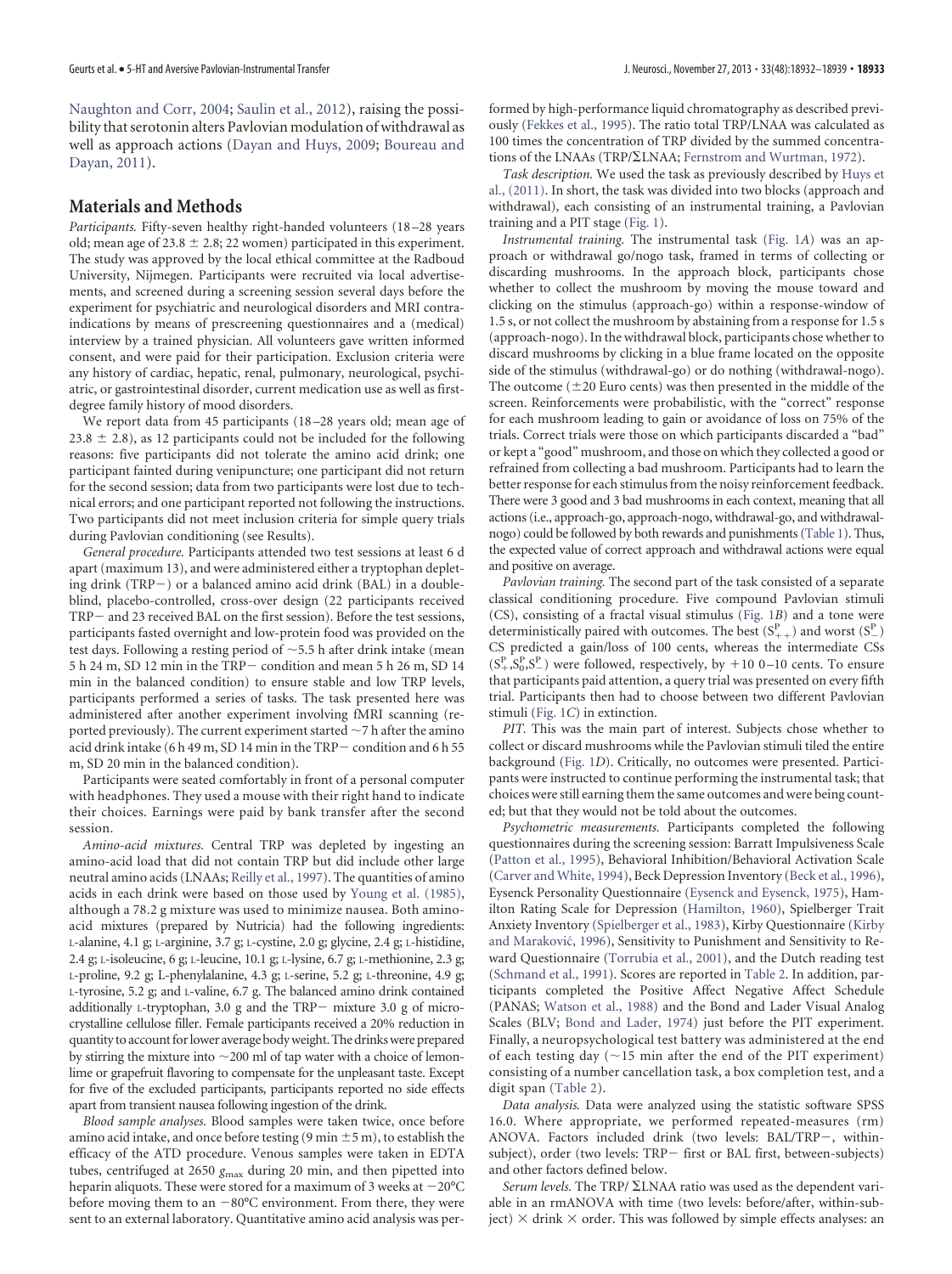

<span id="page-2-0"></span>Figure 1. *A*, Instrumental training. To center the cursor, participants clicked in a central square. The experiment consisted of a block with exclusively instrumental approach trials ( $n = 1$ 120) and a block with exclusively withdrawal trials ( $n=120$ ). In approach trials (top), participants chose whether to move the cursor toward the mushroom and click inside the blue frame onto the mushroom (go), or do nothing (nogo). In withdrawal trials, they instead moved the cursor away from the mushroom and clicked in the empty blue frame (go) or did nothing (nogo). Outcomes were presented immediately after go actions, or after 1.5 s. Per block, there were three "good" and three "bad" instrumental stimuli. Participants played each block ones per testing day. Instrumental stimuli were different for both blocks, but the same for both days. *B*, Pavlovian conditioning. Participants passively viewed stimuli and heard auditory tones, followed by wins and losses. There were five fractal/tone combinations. Each combination was displayed 12 times in the first block and another six times in the second block. *C*, On Pavlovian query trials, participants chose between two Pavlovian stimuli. No outcomes were presented, but they were counted and added to the total presented at the end of the experiment. Query trials were administered after every five Pavlovian conditioning trials. *D*, PIT participants responded to the instrumental stimuli trained during the instrumental training stage, with Pavlovian stimuli tiling the background. No outcomes were presented, but participants were instructed that their choices counted toward the final total. No explicit instructions about the contribution of Pavlovian stimuli towards the final total were given.

#### <span id="page-2-1"></span>**Table 1. Action outcome contingencies for the different instrumental stimuli**

| <b>Block</b> | Type of instrumental<br>stimulus (mushroom) |      | If the following action: | Then the following<br>outcome (75%/25%): |  |
|--------------|---------------------------------------------|------|--------------------------|------------------------------------------|--|
| Approach     | Go (good)                                   | Go   | (collect)                | $+20/ - 20$                              |  |
|              |                                             | Nogo | (avoid)                  | $-20/+20$                                |  |
|              | Nogo (bad)                                  | Go   | (collect)                | $-20/+20$                                |  |
|              |                                             | Nogo | (avoid)                  | $+20/ - 20$                              |  |
| Withdrawal   | Go (bad)                                    | Go   | (throw away)             | $+20/ - 20$                              |  |
|              |                                             | Nogo | (collect)                | $-20/+20$                                |  |
|              | Nogo (good)                                 | Go   | (throw away)             | $-20/+20$                                |  |
|              |                                             | Nogo | (collect)                | $+20/ - 20$                              |  |

rmANOVA with factor Time for each drink separately, and an  $r$ mANOVA with factor Drink only to comparing TRP/ $\Sigma$ LNAA after ATD and BAL.

*Pavlovian conditioning.* The threshold for performing above chance at the query trials [\(Fig. 1](#page-2-0)*C*) was set to at least 14 (of 18) correct (based on a sign test). Proportion correct choices were also submitted to a drink  $\times$ order rmANOVA.

*Instrumental training.* There were four trial types, consisting of stimulus for which the correct response was as follows: (1) go-approach, (2) nogo-approach, (3) go-withdrawal, and (4) nogo-withdrawal. We calculated the proportion of correct responses [*p*(correct)] for the first and last 10 trials of each trial type, both for the instrumental training and for the PIT stage. To assess whether participants learned to make the correct choice during instrumental training, we used a rmANOVA with time (two levels: first/last trial bin), action context (two levels: approach/withdrawal), correct choice (two levels: go/nogo), and drink and order.

To assess whether the learned behavior generalized to the PIT stage, the two level factor Time was changed to include three levels (henceforth "extended time factor"): the last instrumental, the first PIT, and the last PIT trial bin. Adequate generalization to the PIT stage implies an absence of any effect of, or interaction with, the factor time.

<span id="page-2-2"></span>**Table 2. Trait characteristics and data from neuropsychological background tests as a function of order (BAL1st/TRP**-**1st; SEM)**

| <b>Ouestionnaire</b>     | <b>BAL1st</b> | $TRP-1st$   |  |
|--------------------------|---------------|-------------|--|
| Barratt-total            | 59.4 (3.1)    | 54.3 (4.1)  |  |
| <b>Barratt-attention</b> | 16.1(1.0)     | 14.4(1.1)   |  |
| Barratt-motor            | 18.9(1.1)     | 17.6(1.5)   |  |
| Barratt-nonplanning      | 24.4 (1.3)    | 22.2(1.7)   |  |
| <b>BIS</b>               | 18.3(0.8)     | 17.0(0.9)   |  |
| <b>BAS-total</b>         | 24.7(1.1)     | 28.1(3.1)   |  |
| <b>BAS-reward</b>        | 8.9(0.5)      | 9.1(0.5)    |  |
| <b>BAS-drive</b>         | 7.6(0.5)      | 7.5(0.5)    |  |
| <b>BAS-fun</b>           | 8.2(0.3)      | 8.4(0.5)    |  |
| <b>BDI</b>               | 1.1(0.35)     | 1.4(0.36)   |  |
| EPQ-psychoticism         | 2.1(0.4)      | 1.2(0.2)    |  |
| EPO-extraversion         | 10.0(0.4)     | 9.3(0.6)    |  |
| EPQ-neuroticism          | 2.2(0.4)      | 1.9(0.3)    |  |
| EPO-lie                  | 6.2(0.6)      | 6.6(0.7)    |  |
| <b>HRSD</b>              | 0.9(0.2)      | 0.9(0.3)    |  |
| <b>STAI</b>              | 30.2(1.3)     | 30.5(1.2)   |  |
| Kirby-small              | 0.04(0.01)    | 0.05(0.02)  |  |
| Kirby-medium             | 0.03(0.01)    | 0.03(0.02)  |  |
| Kirby-large              | 0.02(0.01)    | 0.03(0.02)  |  |
| SPSRQ-punishment         | 4.9(0.7)      | 4.4(0.6)    |  |
| SPSRO-reward             | 11.7(0.8)     | 10.8(0.9)   |  |
| <b>NLV</b>               | 85.8 (1.4)    | 85.6 (1.8)  |  |
| Number cancelation       | 227.7 (6.2)   | 207.5 (5.7) |  |
| Box completion           | 79.7 (3.0)    | 73.5 (3.6)  |  |
| Digit span               | 16.2(0.6)     | 18.1(0.6)   |  |

Barratt, Barratt Impulsivity Scale; BAS, behavioral activation system score; BDI, Beck Depression Inventory; BIS, behavioral inhibition system score from the BIS/BAS scale; EPQ, Eysenck Personality Questionnaire; Kirby, Kirby Questionnaire; NLV, Dutch reading test; SPSRQ, Sensitivity to Punishment and Sensitivity to Reward Questionnaire; STAI, Spielberger Trait Anxiety Inventory; HRSD, Hamilton Rating Scale for Depression.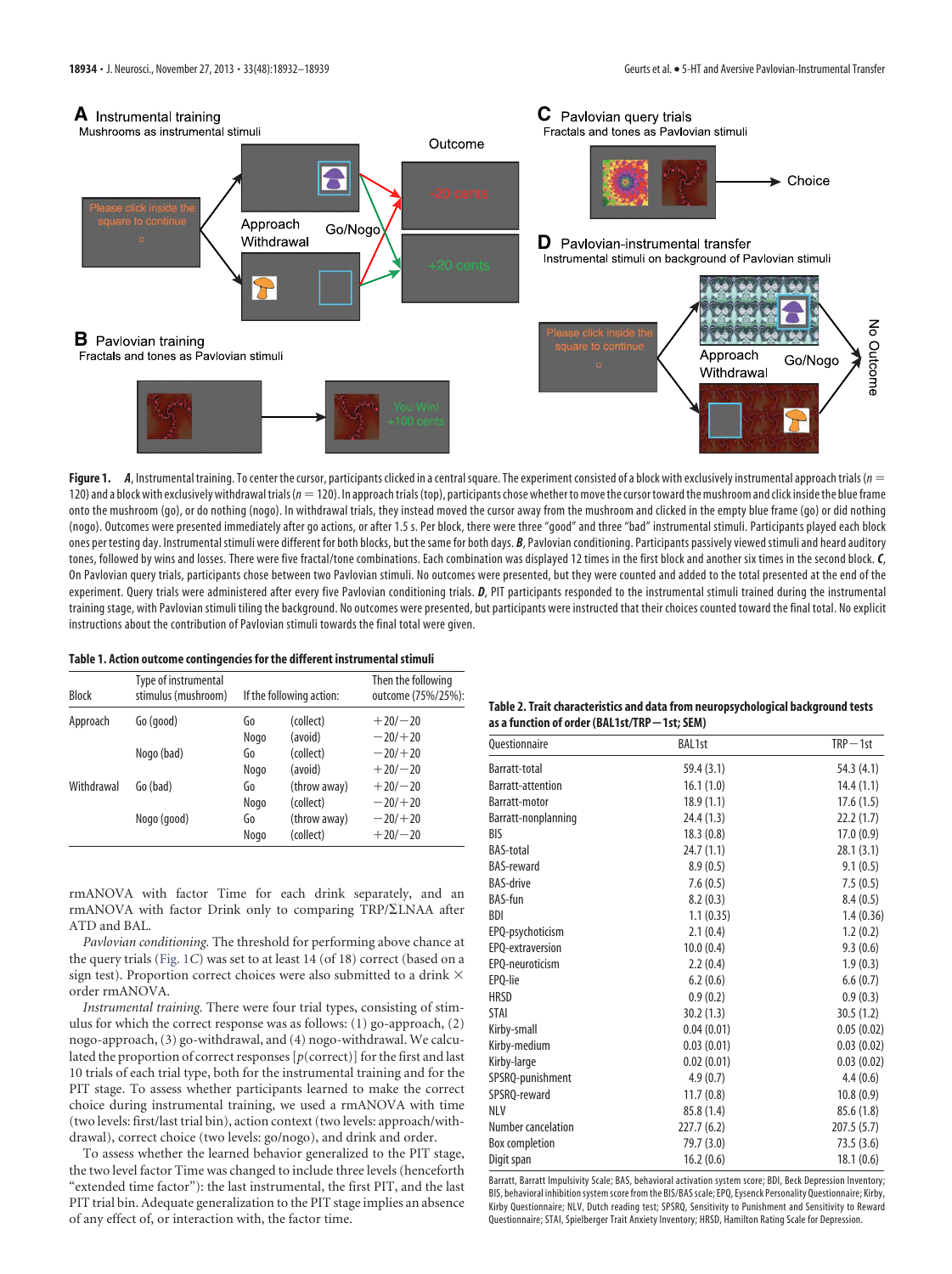<span id="page-3-0"></span>**Table 3. Values present TRP/LNAA ratio before and after drink ingestion on days 1 and 2 (SEM)**

|       | $TRP -$       |            | BAL           |            |  |
|-------|---------------|------------|---------------|------------|--|
|       | <b>Before</b> | After      | <b>Before</b> | After      |  |
| Day 1 | 9.44(0.33)    | 0.63(0.08) | 9.04(0.27)    | 5.80(0.18) |  |
| Day 2 | 9.53(0.31)    | 0.73(0.08) | 9.42(0.28)    | 6.83(0.37) |  |

*PIT stage.* The primary effect of interest was that of the Pavlovian CSs on instrumental responding. This was assessed in terms of choice [proportion of go responses; *p*(go)] as a function of CS valence and action context. We analyzed this using an rmANOVA with drink, action context, and CS valence (five levels:  $S_{++}^P$  / $S_{+}^P$  / $S_{-}^P$  / $S_{--}^P$  / $S_{-}^P$ , within-subject). We modeled CS Valence as a linear contrast  $(+2/+1/0/-1/-2).$ 

Planned contrasts were targeted at the most aversive and most appetitive Pavlovian stimuli (i.e.,  $S_{++}^{\vec{P}}$  and  $S_{-}^{\text{P}}$ ). For this analysis, the five-level factor Pavlovian valence in the omnibus rmANOVA was replaced by a Pavlovian valence factor with 2 levels:  $S^P_{++}$  and  $S^P_{--}$ .

To account for variability of no interest introduced by the crosssectional design (2 d) and the blocked design of the PIT task (two blocks) we added the following between-subject factors to the rmANOVAs described above. First, to capture variance due to test-retest effects from day 1 to day 2 we added a between-subject factor order [started with BAL on day 1 (BAL1st)/started with TRP- on day 1 (TRP-first)]. Note that the interaction between order and the within-subject factor drink (BAL/  $TRP$  ) is statistically similar to a main effect of day (day1/day2). Likewise, to capture variability of no interest in PIT task performance that might be caused by block order (i.e., better performance on the second compared with the first block) we added a between-subject factor first block [approach as first block (appr1st)/withdrawal as first block (wthd1st)]. An interaction between block order and the within-subject factor action context (approach/withdrawal) represents a main effect of block (block1/block2).

# **Results**

#### **Blood plasma analysis**

ATD resulted in decreased TRP/ $\Sigma$ LNAA ratio as evidenced by a significant drink  $\times$  time interaction ( $F$ <sub>(1,41)</sub> = 492.9,  $p$  < 0.001; [Table 3\)](#page-3-0). This was due to a 92.8% decrease in the  $TRP/\Sigma LNAA$ ratio following  $TRP -$ . The  $TRP/\Sigma LNAA$  ratio was lower for the TRP- than the BAL condition at the start of the PIT experiment  $(F_{(1,41)} = 866.4, p < 0.001).$ 

### **Pavlovian conditioning**

Participants performed highly accurately on the query trials during the Pavlovian stage evidencing successful Pavlovian conditioning [mean  $p(correct) = 0.97$  correct, SD = 0.04]. Two participants performed at chance level and were removed from further analysis. There was no significant effect of ATD on accuracy on the query trials [mean  $p(\text{correct})_{\text{BAL}} = 0.97$ , mean  $p(\text{cor-}$ rect)<sub>TRP</sub> = 0.97,  $F_{(1,41)} = 0.54$ ,  $p = 0.82$ ].

#### **Instrumental responding**

Participants showed robust acquisition of the instrumental con-tingencies [\(Fig. 2;](#page-4-0) main effect of time,  $F_{(1,41)} = 242.4, p \le 0.001$ ) and this effect was maintained throughout the PIT stage (no main effect of, or interaction with, the extended time factor; all  $(F_{(1,40)/(2,80)}$  < 3.0,  $p$  > 0.091). ATD impaired instrumental learning [drink  $\times$  time interaction  $F_{(1,41)} = 4.9$ ,  $p = 0.033$ ; mean  $p$ (correct) at the end of the instrumental training:  $TRP-, 0.77; BAL, 0.82;$  mean improvement in  $p$ (correct) between first and last stage of instrumental learning: TRP-, 0.22; BAL, 0.28]. This effect was maintained in the PIT stage (main effect of drink:  $F_{(1,40)} = 6.7$ ,  $p = 0.014$ ; no interaction with extended time factor).

ATD also specifically impaired nogo-approach actions [\(Fig.](#page-4-0) [2\)](#page-4-0); there was a significant three-way drink  $\times$  action context  $\times$ correct choice interaction ( $F_{(1,41)} = 5.7$ ,  $p = 0.022$ ) which was driven by a main effect of drink on nogo-approach stimuli  $(F<sub>(1,41)</sub> =$ 10.7,  $p = 0.002$ ) with the effect of ATD on all other actions failing to reach significance  $(F_{(1,41)} \leq 1.2)$ . Thus, ATD impaired the ability to make nogo responses to passively avoid bad mushrooms.

#### **PIT**

Consistent with our primary hypothesis, ATD altered the effects of Pavlovian stimuli on instrumental behavior. Specifically, the inhibitory effect of aversive Pavlovian CSs on instrumental responding seen at baseline was reversed by ATD [drink  $\times$  CS valence (five levels,  $S_{++}^P$  / $S_{+}^P$  / $S_{-}^P$  / $S_{--}^P$  / $S_{-}^P$ ) linear contrast,  $F_{(1,41)} = 4.3$ ,  $p = 0.045$ ; planned contrast drink  $\times$  CS valence (two levels,  $S_{-}^{\vec{P}}$  /S<sup>*P*</sup><sub>++</sub>),  $F_{(1,41)}$  = 5.5, *p* = 0.023]. This effect was driven by an effect of ATD on the aversive CS. For the aversive CSs, the proportion of go choices was larger after  $TRP-$  than after BAL (main effect of drink for  $S_{-}^{P}$  only,  $F_{(1,41)} = 6.8$ ,  $p =$ 0.013). Responding to the appetitive CSs was unaltered by ATD  $(F<sub>(1,41)</sub> = 0.1, p = 0.74)$ . Thus, ATD abolished the inhibitory effect of aversive Pavlovian CS on instrumental responding.

The order of drink sessions was counterbalanced, so that 22 participants received TRP- on the first session, and 23 received TRP- on the second session. Moreover, the analyses reported above were conducted with testing order as a between-subjects factor to account for variability of no interest. Contrary to our expectation, this factor interacted with the effect of interest. There was a significant three-way interaction between drink  $\times$ CS valence  $(S_{++}^{\text{P}}/S_{--}^{\text{P}}) \times \text{order } (F_{(1,41)} = 11.7, p = 0.001; \text{Fig. 3}).$ Breakdown of this three-way interaction effect by group (BAL1st  $vs$  TRP $-$  first) revealed that our effect of interest, i.e., aversive disinhibition after ATD, was present in participants who received BAL, but not in those who received TRP  $-$  on day 1 (drink  $\times$  CS valence for BAL1st,  $F_{(1,21)} = 18.8$ ,  $p < 0.001$ ; for TRP- first,  $F_{(1,20)} = 0.5$ ,  $p = 0.49$ ; [Fig. 3\)](#page-4-1). Furthermore, alternative break down of the interaction effect by day (day 1 vs day 2) revealed that it was present on the first, but not the second day (day 1, drink  $\times$  CS valence,  $F_{(1,41)} = 5.9$ ,  $p = 0.02$ ; day 2,  $F_{(1,41)} < 0.1$ ,  $p = 0.88$ .

As in the overall group, these effects in the BAL first group were also driven by the aversive CS rather than the appetitive CS. Thus, in this BAL first group, for the aversive CS, the proportion of go choices was larger after TRP - than after BAL (main effect of drink for  $S_{-}^{P}$  only,  $F_{(1,21)} = 13.9, p = 0.001$ ), whereas responding to the appetitive CSs was unaltered by ATD ( $F_{(1,21)} = 1.7$ ,  $p =$ 0.21). Moreover, there was also a significant interaction between drink, CS valence in this BAL first group when comparing the aversive with the neutral CS<sub>,</sub>  $(F_{(1,21)} = 6.7, p = 0.017)$ , but not when comparing the appetitive with the neutral CS ( $F_{(1,21)} = 2.1$ ,  $p = 0.16$ ). This interaction is depicted in [Figure 3](#page-4-1) and confirms a specific effect of ATD on aversive PIT.

In supplemental analyses, we assessed whether this aversive disinhibition in the BAL first group was due to increased proportion of go choices when go was correct, when go was an error, or some combination of both. To this end we assessed the probability of correct responses in the PIT stage during the aversive trials only using an ANOVA with an additional within-subject factor type of stimulus. There were two types of stimuli, one that required a go and one that required a nogo response to be correct. This analysis revealed a significant drink  $\times$  type of stimulus interaction for the aversive CS ( $F_{(1,20)} = 8.4$ ,  $p = 0.009$ ), which was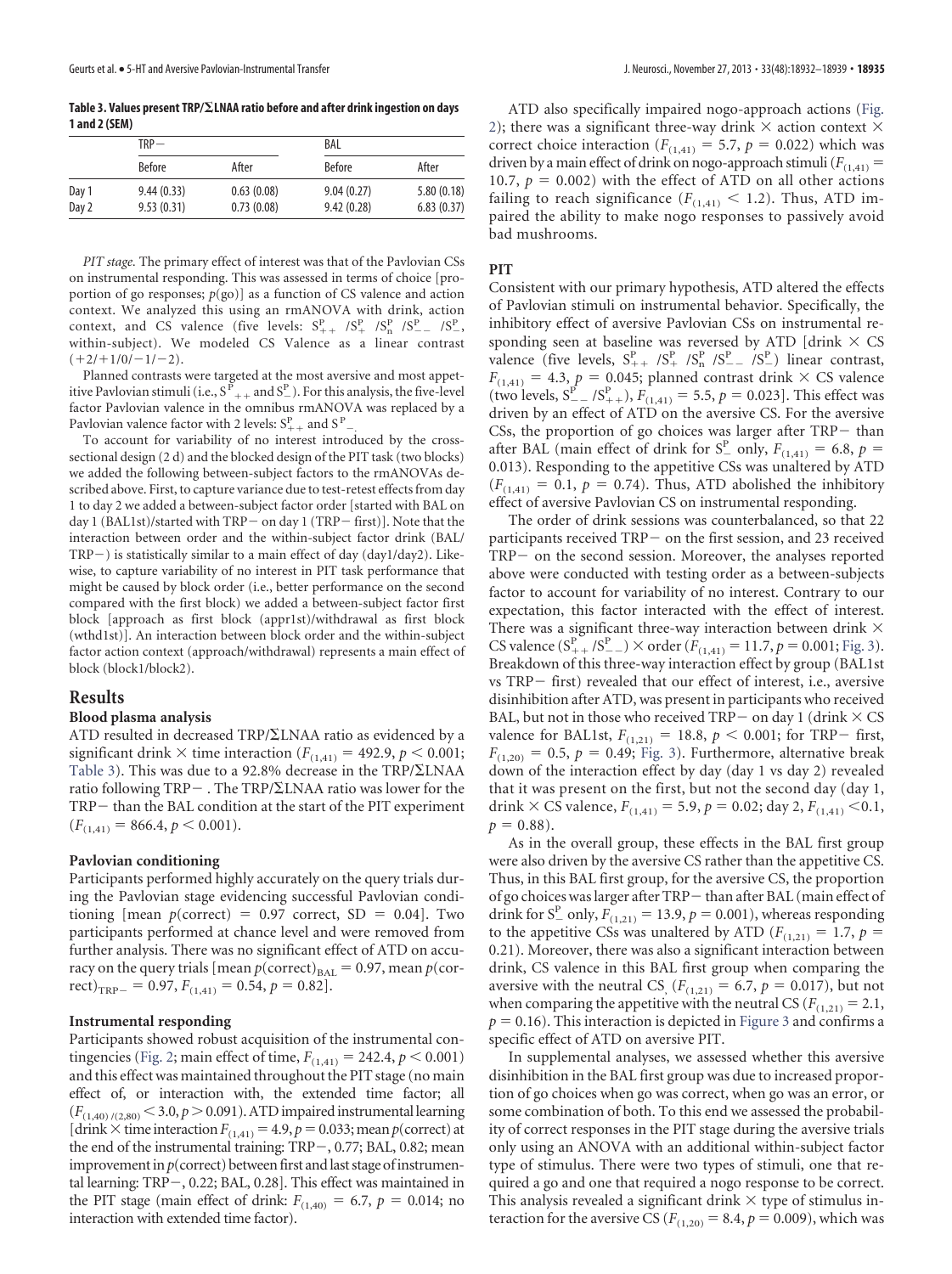due to increased proportion of correct go responses after TRP- versus BAL  $(F<sub>(1,21)</sub> = 9.2, p = 0.007)$ . There was no effect of ATD on the proportion of correct nogo responses ( $F_{(1,21)} = 0.9$ ,  $p =$ 0.773). Thus, the aversive disinhibition induced by serotonin depletion was driven by increased proportion of go choices when go was correct and not when go was an error.

With respect to the proportion of go choices, we did not find a significant interaction between action context (approach versus withdrawal) and CS valence (cf. [Huys et al., 2011\)](#page-6-8) across sessions  $(F_{(1,41)} = 0.6, p = 0.43)$  or after BAL only  $(F_{(1,41)} < 0.1, p = 0.95)$  and no modulation of this interaction by drink  $(F_{(1,41)} =$ 1.3,  $p = 0.27$ ; [Table 4\)](#page-5-0).

### **Order effects**

The order effect might raise the concern that random assignment of participants to groups failed, resulting in differences between groups (BAL1st vs  $TRP$  first) in vulnerability to ATD. Therefore we investigated whether there was evidence for any differences between the groups with respect to screening questionnaires and background neuropsychological tests [\(Table 2\)](#page-2-2). The only measure that differed between the groups and was not affected by drink or day was the digit span test: participantswho received BAL on day 1 performed more poorly on the digit span task across both sessions than participants who received TRP- on day 1 (main effect of order,  $F_{(1,41)} = 6.4, p = 0.015$ . However, adding this measure as a covariate in the omnibus rmANOVA did not reduce significance of the interaction between order, drink, and CS valence [order  $\times$  drink  $\times$  CS valence  $(S_{++}^P/S_{--}^P), F_{(1,40)} = 7.7, p = 0.008$ , and it also did not interact with our main finding of aversive disinhibition (digit span  $\times$ drink  $\times$  CS valence,  $F_{(1,40)} = 0.4$ ,  $p =$  $0.511$ ).

### **Mood ratings**

Positive affect as measured with the PANAS immediately before the PIT experiment was significantly affected by ATD  $(F_{(1,37)} = 9.7, p = 0.004;$  [Table 5\)](#page-5-1).

Critically, this effect was not related to our main finding, i.e., no correlation existed between the effects of ATD on positive affect and the effects of ATD on the inhibiting effect of the aversive Pavlovian cue (Pearson  $r_{(41)} = -0.11$ ,  $p = 0.51$ ). In addition, we did not find any other main effect of or interaction with ATD on the other mood ratings (BLV subscales,  $F_{(1,43)} < 1$ ,  $p > 0.52$ , PANAS negative affect:  $F_{(1,37)} = 0.3$ ,  $p = 0.58$ ). Thus, the finding that ATD modulates the inhibitory impact of an aversive Pavlovian stimulus is unlikely to be mediated by ATDrelated changes in mood.



<span id="page-4-0"></span>Figure 2. Instrumental learning and generalization to the PIT stage after tryptophan depletion (right graph, TRP-) and after the balanced amino acid drink (left graph, BAL). The proportion of correct choices [*p*(correct)] are divided over the four different types of instrumentalstimuli: go-approach, nogo-approach, go-withdrawal, and nogo-withdrawal. Time isrepresented by bins of 10trialsfor eachtype ofstimulus atthe beginning(I1) andthe end(I2) ofthe instrumentaltraining and atthe beginning(PIT1) and the end (PIT2) of the PIT stage. Error bars represent SEM.



<span id="page-4-1"></span>**Figure 3.** Behavioral data from the PIT stage as a function of group. Shown are choice data as a function of CS Valence (SP $_{++}$  $/SP_{+}/SP_{-}/SP_{-}/SP_{-}$  after acute tryptophan depletion (TRP - red line) and after the balanced amino acid drink (BAL, green line). A, Participants who started with BAL on day 1. B, Participants who started with TRP  $-$  on day 1. Error bars represent SEM.

#### **Discussion**

Results show that serotonin depletion attenuates aversive PIT without affecting appetitive PIT, thus providing evidence for a selective role of serotonin in tying aversive expectations to behavioral inhibition. This concurs with current theories according to which serotonin serves as a motivational opponent to dopamine [\(Daw et al., 2002;](#page-6-12) [Boureau and Dayan, 2011;](#page-6-4) [Cools et al., 2011\)](#page-6-5). According to these theories, both serotonin and dopamine have coordinated effects that serve to couple a motivational axis (appetitive versus aversive processing), and an activational axis (en-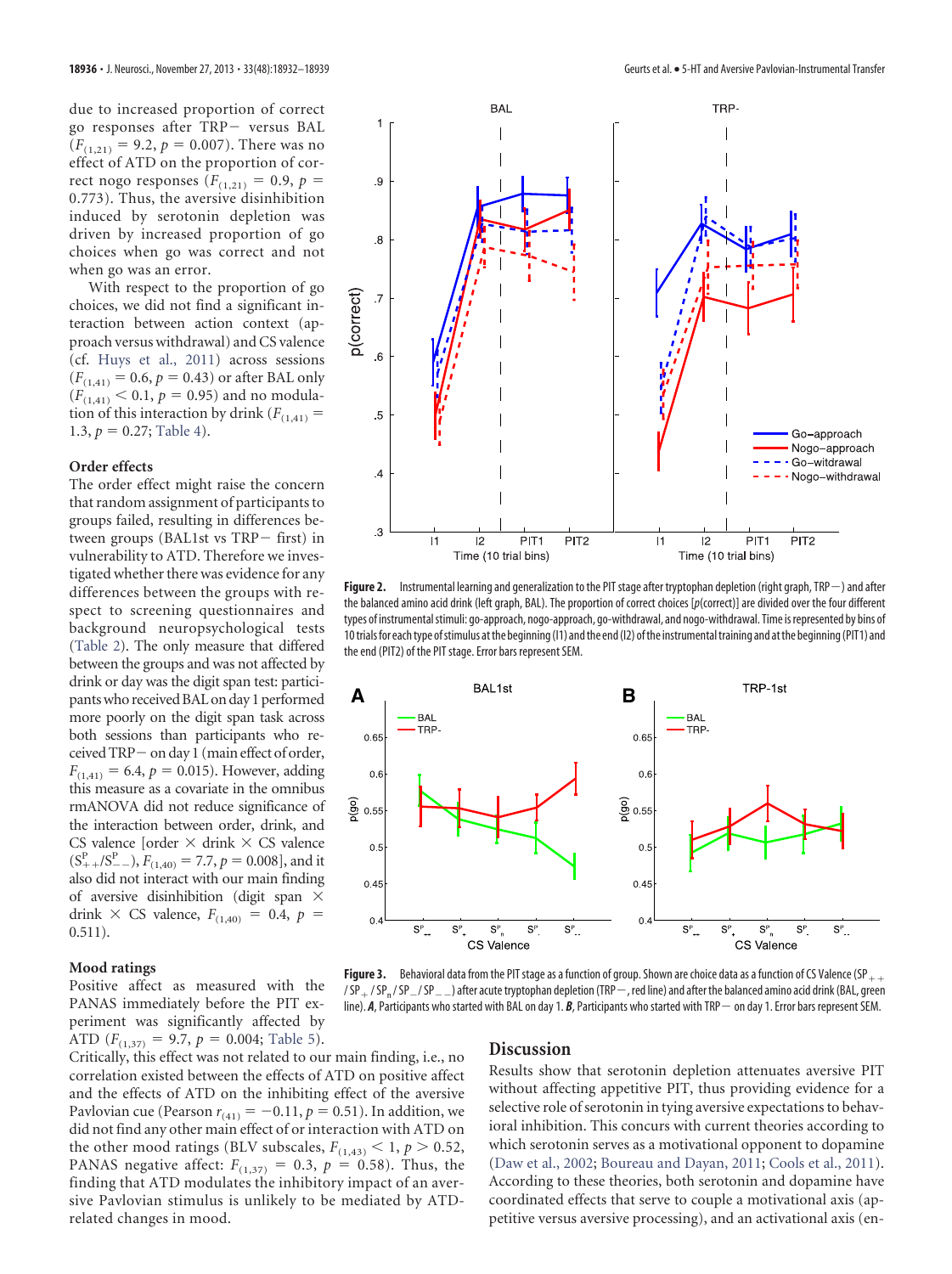<span id="page-5-0"></span>Table 4. Values represent proportion of go actions as a function of order (BAL1st/TRP—1st), drink (BAL/TRP—), action context (approach/withdrawal), and CS valence [very **appetitive (S <sup>P</sup> ) to very aversive (S**--**<sup>P</sup> ) during the Pavlovian-instrumental transfer stage (SEM)**

|                            | <b>BAL1st</b> |              |              | $TRP-1st$    |              |              |              |              |
|----------------------------|---------------|--------------|--------------|--------------|--------------|--------------|--------------|--------------|
|                            | BAL           |              | $TRP-$       |              | BAL          |              | $TRP -$      |              |
|                            | Appr          | Wthd         | Appr         | Wthd         | Appr         | Wthd         | Appr         | Wthd         |
| $S^P_{++}$                 | 0.581(0.162)  | 0.572(0.163) | 0.590(0.124) | 0.521(0.157) | 0.453(0.151) | 0.525(0.141) | 0.538(0.175) | 0.477(0.175) |
| $S^P_+$                    | 0.550(0.156)  | 0.528(0.157) | 0.576(0.116) | 0.530(0.168) | 0.515(0.139) | 0.518(0.141) | 0.537(0.170) | 0.516(0.160) |
| $S_{p}^{P}$<br>$S_{-}^{P}$ | 0.560(0.126)  | 0.491(0.204) | 0.609(0.141) | 0.473(0.139) | 0.435(0.130) | 0.573(0.116) | 0.553(0.172) | 0.561(0.165) |
|                            | 0.543(0.172)  | 0.485(0.161) | 0.559(0.151) | 0.549(0.170) | 0.482(0.164) | 0.548(0.108) | 0.513(0.115) | 0.546(0.151) |
| $S_{--}^P$                 | 0.492(0.164)  | 0.459(0.179) | 0.606(0.159) | 0.579(0.146) | 0.490(0.152) | 0.570(0.119) | 0.511(0.159) | 0.528(0.194) |

#### <span id="page-5-1"></span>**Table 5. Mood ratings as a function of Drink (BAL/TRP**-**; SEM)**

| Rating                   | BAL       | $TRP -$    |  |
|--------------------------|-----------|------------|--|
| PANAS-positive           | 25.4(0.8) | 27.7(1.1)  |  |
| PANAS-negative           | 12.4(0.9) | 11.8(0.4)  |  |
| <b>BLV-alertness</b>     | 45.1(1.0) | 44.8(1.0)  |  |
| <b>BLV-contentedness</b> | 48.1(1.8) | 47.0(1.2)  |  |
| <b>BLV-calmness</b>      | 55.2(0.7) | 54.5 (1.0) |  |

BLV, Bond and Lader visual analogue scale; PANAS, Positive Affect Negative Affect Schedule.

ergizing vs inhibiting behavior). In contrast to dopamine, which is well established to promote behavioral activation to seek rewards, serotonin was hypothesized to inhibit actions when punishment may occur. Data from the PIT phase of the current study concur with this hypothesis. The supplemental finding that withholding an action in the approach context is compromised by ATD also fits with this framework. Moreover it generally concurs with rodent work showing that performance on passive avoidance tasks is particularly vulnerable to manipulations that lower serotonin transmission, while leaving active avoidance unaltered [\(Soubrie, 1986\)](#page-7-1).

To appreciate the relevance of PIT it is important to recognize that instrumental learning always involves both instrumental as well as Pavlovian contingencies [\(Yin et al., 2008\)](#page-7-16). Therefore, PIT might influence the majority of instrumental responses, and these influences might be core to a wide range of adaptive and maladaptive behaviors [\(Dayan et al., 2006;](#page-6-6) [Guitart-Masip et al.,](#page-6-21) [2012;](#page-6-21) [Huys et al., 2012\)](#page-7-17). Consider the specific cases of depression and impulse control disorders. Both implicate low serotonin, an observation that appears paradoxical given that depression has been primarily associated with aversive abnormalities, whereas impulsivity has been associated primarily with behavioral disinhibition [\(Cools et al., 2008a\)](#page-6-22). The present data strengthen the hypothesis that serotonin does not control aversive processing *per se* or behavioral inhibition *per se*, but rather facilitates the coupling between aversive processing and behavioral inhibition. Accordingly, serotonin deficiency, as seen in depression and impulsivity, is accompanied not by enhanced impact of aversive stimuli *per se* or by reduced inhibition *per se*, but rather by reduced impact of aversive stimuli on the inhibition of behavior (as well as thoughts; [Dayan and Huys, 2008;](#page-6-3) [Crockett et al., 2009;](#page-6-1) [Boureau and Dayan, 2011;](#page-6-4) [Cools et al., 2011;](#page-6-5) [Huys et al., 2012;](#page-7-17) [Robinson et al., 2012\)](#page-7-18).

The first empirical evidence in humans for this hypothesis came from work by [Crockett et al. \(2012\)](#page-6-2) who used a reinforced categorization task rather than a PIT task to show that ATD abolishes slowing of responding in the presence of punishmentpredicting stimuli. The present study extends this work, not least by enabling direct comparison of aversive with appetitive Pavlovian influences.We show that the effects of ATD are valence-specific, and are restricted to the aversive domain. This observation concurs with some classic accounts of serotonin, according to which it is involved in aversive rather than appetitive processing [\(Deakin, 1983;](#page-6-23) [Deakin](#page-6-11) [and Graeff, 1991;](#page-6-11) but see [Kranz et al., 2010\)](#page-7-19). Moreover, it fits with formal theories, according to which serotonin is involved in the aversive side of model-free learning [\(Daw et al., 2002\)](#page-6-12). Third, it is consistent with our previous findings, showing that ATD altered performance on a punishment, but not reward prediction learning task [\(Cools et al., 2008b;](#page-6-24) [Robinson et al., 2012\)](#page-7-18). Specifically, we have shown that ATD enhanced the ability to predict punishment while leaving reward prediction unaffected [\(Cools et al., 2008b\)](#page-6-24). Initially, we interpreted this effect to reflect enhanced punishment prediction learning [\(Cools et al., 2008b\)](#page-6-24). However, the present finding suggests that these prior observations might reflect disinhibition of responding in anticipation of punishment rather than enhanced punishment learning (cf. [Dayan and Huys, 2009;](#page-6-7) [Robinson et al., 2012\)](#page-7-18).

The observation that our effects were restricted to the aversive domain might not seem consistent with electrophysiological data, revealing reward-responsive neurons in the dorsal raphe nucleus, the primary source of serotonergic input into the brain [\(Nakamura et al., 2008;](#page-7-4) [Bromberg-Martin et al., 2010;](#page-6-25) [Okada et](#page-7-20) [al., 2011\)](#page-7-20). However, it should be recognized that the dorsal raphe nucleus contains a number of different types of nonserotonergic units that are also likely to be recorded. Thus, the serotonergic identity of these neurons is not known. In addition, there are also serotonin depletion studies in marmosets and humans emphasizing effects in the reward domain [\(Rogers et al., 2003;](#page-7-21) [Cools et](#page-6-13) [al., 2005;](#page-6-13) [Man et al., 2011;](#page-7-22) may be reflecting interactions with dopamine). For example, we have shown that ATD abolished speeding of responding with increasing feedback likelihood in a monetary incentive delay like task [\(Cools et al., 2005\)](#page-6-13). The findings of the latter study may be reconciled with the present observation by recognizing that the ATD-induced abolition of speeding in that study might have resulted not just from reduced sensitivity to reward, but also from enhanced sensitivity to punishment. Of course, we acknowledge that our findings do not exclude effects of serotonin on reward processing outside the domain of PIT, for example in the domain of delayed discounting [\(Miyazaki et al., 2012\)](#page-7-23).

The effects on aversive PIT are unlikely to reflect attenuation by ATD of Pavlovian conditioning *per se* or instrumental conditioning *per se*. First, we did not observe any effects on the query trials during the Pavlovian stage, although we acknowledge that this might not be the most sensitive measure. Second, the pattern of performance on the PIT stage is not consistent with an attenuation of Pavlovian conditioning. Attenuation of Pavlovian conditioning would have led to a flattening rather than a reversal of PIT effects. Third, effects on the PIT stage are also not confounded by effects during the instrumental learning stage.We did find effects of ATD during instrumental learning, with general declines of learning as well as a specific passive avoidance deficit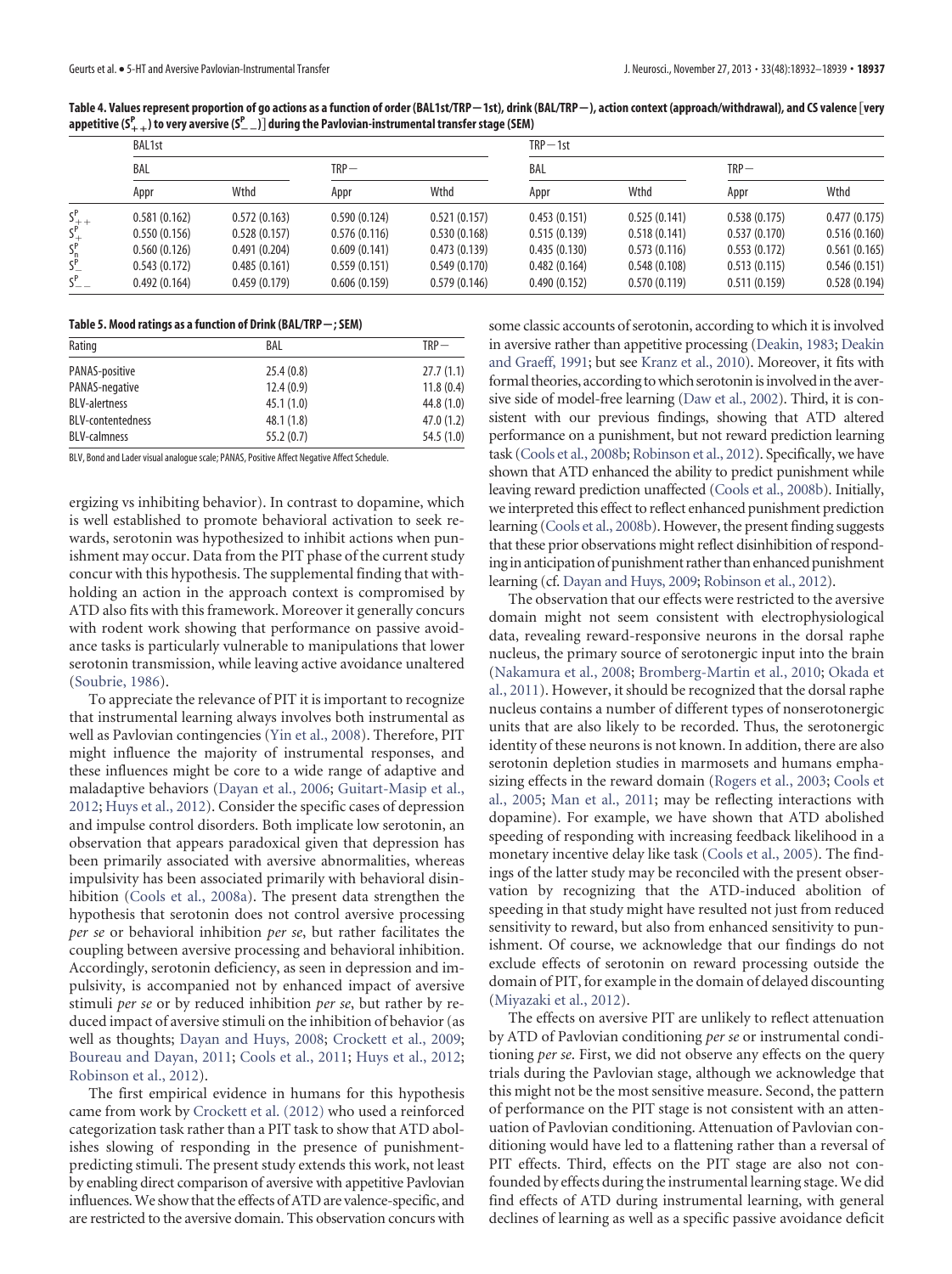after the depleting drink. However, these effects cannot account for the PIT effect, because the latter was restricted to the aversive domain, not extending to the appetitive domain.

One caveat of the present study is that the effect of interest was present only in the group of participants that received the balanced drink (BAL) on day 1 [\(Fig. 3;](#page-4-1) although it was significant when both groups were collapsed). Those who received the tryptophan depleting drink on day 1 did not show an effect of ATD. In fact, these participants, who also exhibited greater working memory capacity, did not show any PIT effect at all, even when tested after BAL. Thus an unexpected result was the absence of PIT after BAL in half of our participants, who incidentally also had greater working memory capacity (as measured with the digit span). We consider two possibilities. First participants with greater working memory capacity might be less vulnerable to Pavlovian response biases. This account is less plausible given the lack of a continuous association between working memory capacity and our effect of interest. Alternatively, the combined administration of the ATD and an affective manipulation that induces a certain cognitive/ affective state (e.g., a PIT task) might lead to transfer or reinstatement of that state from a first testing session to subsequent testing sessions, even though the subsequent testing sessions were not done under ATD. According to this account, the abolition of PIT after BAL on day 2 may reflect formation of an association between abolished PIT and reduced serotonin states during the first visit. This alternative account concurs generally with the associative hypothesis of recurrence in depression [\(Robinson and Saha](#page-7-24)[kian, 2008\)](#page-7-24) and with empirical data from [Robinson and Sahakian](#page-7-25) [\(2009\).](#page-7-25) They showed that negative mood induction under ATD led to negative mood after ATD on a second day. Critically on this second day, there was no mood induction and the effect was not found for participants who received BAL on the first day.

A final point is that we had expected, based on [Huys et al.](#page-6-8) [\(2011\)](#page-6-8) that the aversive Pavlovian stimuli would influence instrumental responses in an action-specific manner, inhibiting approach-go actions and promoting withdrawal-go actions. We did not replicate these effects and consider the following accounts: the key difference with the paradigm of [Huys et al. \(2011\)](#page-6-8) is that we explicitly modulated monoamines in our participants and that food intake was restricted during several hours before the experiment. This resulted in a drop in the  $TRP/\Sigma LNAA$  ratio even after the balanced amino acid drink (30%). It might well be that this relatively small drop in  $TRP/\Sigma LNAA$  might have been sufficient to disrupt action-specificity of PIT. This speculation concurs with the abolition of action-specificity in pathologies associated with serotonergic dysfunction, such as depression (Q.J.M.H. et al., unpublished data).

In conclusion, these data suggest that serotonin is selectively involved in Pavlovian inhibition due to aversive expectations. These findings might have implications for our understanding of the mechanisms underlying a range of affective, impulsive, and aggressive neuropsychiatric disorders, which have been associated with abnormal serotonin transmission. An obvious next step would be to assess the putatively aberrant Pavlovian biases on instrumental behavior in these patient groups, to advance our understanding of the neurochemical and cognitive mechanisms underlying these disorders.

#### <span id="page-6-17"></span>**References**

- Beck AT, Steer RA, Ball R, Ranieri W (1996) Comparison of beck depression inventories -IA and -II in psychiatric outpatients. J Pers Assess 67:588 – 597. [CrossRef](http://dx.doi.org/10.1207/s15327752jpa6703_13) [Medline](http://www.ncbi.nlm.nih.gov/pubmed/8991972)
- <span id="page-6-20"></span>Bond A, Lader M (1974) The use of analogue scales in rating subjective feelings. Br J Med Psychol 47:211–218. [CrossRef](http://dx.doi.org/10.1111/j.2044-8341.1974.tb02285.x)
- <span id="page-6-4"></span>Boureau YL, Dayan P (2011) Opponency revisited: competition and cooperation between dopamine and serotonin. Neuropsychopharmacology 36:74 –97. [CrossRef](http://dx.doi.org/10.1038/npp.2010.151) [Medline](http://www.ncbi.nlm.nih.gov/pubmed/20881948)
- <span id="page-6-25"></span>Bromberg-Martin ES, Hikosaka O, Nakamura K (2010) Coding of task reward value in the dorsal raphe nucleus. J Neurosci 30:6262–6272. [CrossRef](http://dx.doi.org/10.1523/JNEUROSCI.0015-10.2010) [Medline](http://www.ncbi.nlm.nih.gov/pubmed/20445052)
- <span id="page-6-16"></span>Carver CS, White TL (1994) Behavioral inhibition, behavioral activation, and affective responses to impending reward and punishment: the BIS/ BAS scales. J Pers Soc Psychol 67:319. [CrossRef](http://dx.doi.org/10.1037/0022-3514.67.2.319)
- <span id="page-6-13"></span>Cools R, Blackwell A, Clark L, Menzies L, Cox S, Robbins TW (2005) Tryptophan depletion disrupts the motivational guidance of goal-directed behavior as a function of trait impulsivity. Neuropsychopharmacology 30: 1362–1373. [CrossRef](http://dx.doi.org/10.1038/sj.npp.1300704) [Medline](http://www.ncbi.nlm.nih.gov/pubmed/15770237)
- <span id="page-6-22"></span>Cools R, Roberts AC, Robbins TW (2008a) Serotoninergic regulation of emotional and behavioral control processes. Trends Cogn Sci 12:31–40. [CrossRef](http://dx.doi.org/10.1016/j.tics.2007.10.011) [Medline](http://www.ncbi.nlm.nih.gov/pubmed/18069045)
- <span id="page-6-24"></span>Cools R, Robinson OJ, Sahakian B (2008) Acute tryptophan depletion in healthy volunteers enhances punishment prediction but does not affect reward prediction. Neuropsychopharmacology 33:2291–2299. [CrossRef](http://dx.doi.org/10.1038/sj.npp.1301598) [Medline](http://www.ncbi.nlm.nih.gov/pubmed/17940553)
- <span id="page-6-5"></span>Cools R, Nakamura K, Daw ND (2011) Serotonin and dopamine: unifying affective, activational, and decision functions. Neuropsychopharmacology 36:98 –113. [CrossRef](http://dx.doi.org/10.1038/npp.2010.121) [Medline](http://www.ncbi.nlm.nih.gov/pubmed/20736991)
- <span id="page-6-1"></span>Crockett MJ, Clark L, Robbins TW (2009) Reconciling the role of serotonin in behavioral inhibition and aversion: acute tryptophan depletion abolishes punishment-induced inhibition in humans. J Neurosci 29:11993– 11999. [CrossRef](http://dx.doi.org/10.1523/JNEUROSCI.2513-09.2009) [Medline](http://www.ncbi.nlm.nih.gov/pubmed/19776285)
- <span id="page-6-10"></span>Crockett MJ, Clark L, Roiser JP, Robinson OJ, Cools R, Chase HW, Ouden Hd, Apergis-Schoute A, Campbell-Meiklejohn D, Campbell-Meikeljohn D, Seymour B, Sahakian BJ, Rogers RD, Robbins TW (2012) Converging evidence for central 5-HT effects in acute tryptophan depletion. Mol Psychiatry 17:121–123. [CrossRef](http://dx.doi.org/10.1038/mp.2011.106) [Medline](http://www.ncbi.nlm.nih.gov/pubmed/21876544)
- <span id="page-6-2"></span>Crockett MJ, Clark L, Apergis-Schoute AM, Morein-Zamir S, Robbins TW (2012) Serotonin modulates the effects of Pavlovian aversive predictions on response vigor. Neuropsychopharmacology 37:2244 –2252. [CrossRef](http://dx.doi.org/10.1038/npp.2012.75) [Medline](http://www.ncbi.nlm.nih.gov/pubmed/22643930)
- <span id="page-6-12"></span>Daw ND, Kakade S, Dayan P (2002) Opponent interactions between serotonin and dopamine. Neural Netw 15:603–616. [CrossRef](http://dx.doi.org/10.1016/S0893-6080(02)00052-7) [Medline](http://www.ncbi.nlm.nih.gov/pubmed/12371515)
- <span id="page-6-3"></span>Dayan P, Huys QJ (2008) Serotonin, inhibition, and negative mood. PLoS Comput Biol 4:e4. [CrossRef](http://dx.doi.org/10.1371/journal.pcbi.0040004) [Medline](http://www.ncbi.nlm.nih.gov/pubmed/18248087)
- <span id="page-6-7"></span>Dayan P, Huys QJ (2009) Serotonin in affective control. Annu Rev Neurosci 32:95–126. [CrossRef](http://dx.doi.org/10.1146/annurev.neuro.051508.135607) [Medline](http://www.ncbi.nlm.nih.gov/pubmed/19400722)
- <span id="page-6-6"></span>Dayan P, Niv Y, Seymour B, Daw ND (2006) The misbehavior of value and the discipline of the will. Neural Netw 19:1153–1160. [CrossRef](http://dx.doi.org/10.1016/j.neunet.2006.03.002) [Medline](http://www.ncbi.nlm.nih.gov/pubmed/16938432)
- <span id="page-6-23"></span>Deakin JF (1983) Roles of serotonergic systems in escape, avoidance and other behaviors. In: Theory in Psychopharmacology (S C, ed). London and New York: Academic.
- <span id="page-6-11"></span>Deakin JF, Graeff FG (1991) 5-HT and mechanisms of defence. J Psychopharmacol 5:305–315. [CrossRef](http://dx.doi.org/10.1177/026988119100500414) [Medline](http://www.ncbi.nlm.nih.gov/pubmed/22282829)
- <span id="page-6-18"></span>Eysenck HJ, Eysenck SBG (1975) Manual of the Eysenck Personality Questionnaire. London: Hodder and Stoughton.
- <span id="page-6-14"></span>Fekkes D, van Dalen A, Edelman M, Voskuilen A (1995) Validation of the determination of amino acids in plasma by high-performance liquid chromatography using automated pre-column derivatization with *o-*phthaldialdehyde. J Chromatogr B Biomed Appl 669:177–186. [CrossRef](http://dx.doi.org/10.1016/0378-4347(95)00111-U) [Medline](http://www.ncbi.nlm.nih.gov/pubmed/7581894)
- <span id="page-6-15"></span>Fernstrom JD, Wurtman RJ (1972) Brain serotonin content: physiological regulation by plasma neutral amino acids. Science 178:414 –416. [CrossRef](http://dx.doi.org/10.1126/science.178.4059.414) [Medline](http://www.ncbi.nlm.nih.gov/pubmed/5077329)
- <span id="page-6-9"></span>Geurts DEM, Huys QJM, Ouden den HEM, Cools R (2013) Aversive Pavlovian control of instrumental behavior in humans. J Cogn Neurosci 25:1428 –1441. [CrossRef](http://dx.doi.org/10.1162/jocn_a_00425) [Medline](http://www.ncbi.nlm.nih.gov/pubmed/23691985)
- <span id="page-6-0"></span>Graeff FG, Guimarães FS, De Andrade TG, Deakin JF (1996) Role of 5-HT in stress, anxiety, and depression. Pharmacol Biochem Behav 54:129 –141. [CrossRef](http://dx.doi.org/10.1016/0091-3057(95)02135-3) [Medline](http://www.ncbi.nlm.nih.gov/pubmed/8728550)
- <span id="page-6-21"></span>Guitart-Masip M, Huys QJ, Fuentemilla L, Dayan P, Duzel E, Dolan RJ (2012) Go and no-go learning in reward and punishment: interactions between affect and effect. Neuroimage 62:154 –166. [CrossRef](http://dx.doi.org/10.1016/j.neuroimage.2012.04.024) [Medline](http://www.ncbi.nlm.nih.gov/pubmed/22548809)
- <span id="page-6-19"></span>Hamilton M (1960) A rating scale for depression. J Neurol Neurosurg Psychiatry 23:56 –62. [CrossRef](http://dx.doi.org/10.1136/jnnp.23.1.56) [Medline](http://www.ncbi.nlm.nih.gov/pubmed/14399272)
- <span id="page-6-8"></span>Huys QJ, Cools R, Gölzer M, Friedel E, Heinz A, Dolan RJ, Dayan P (2011) Disentangling the roles of approach, activation and valence in instrumen-